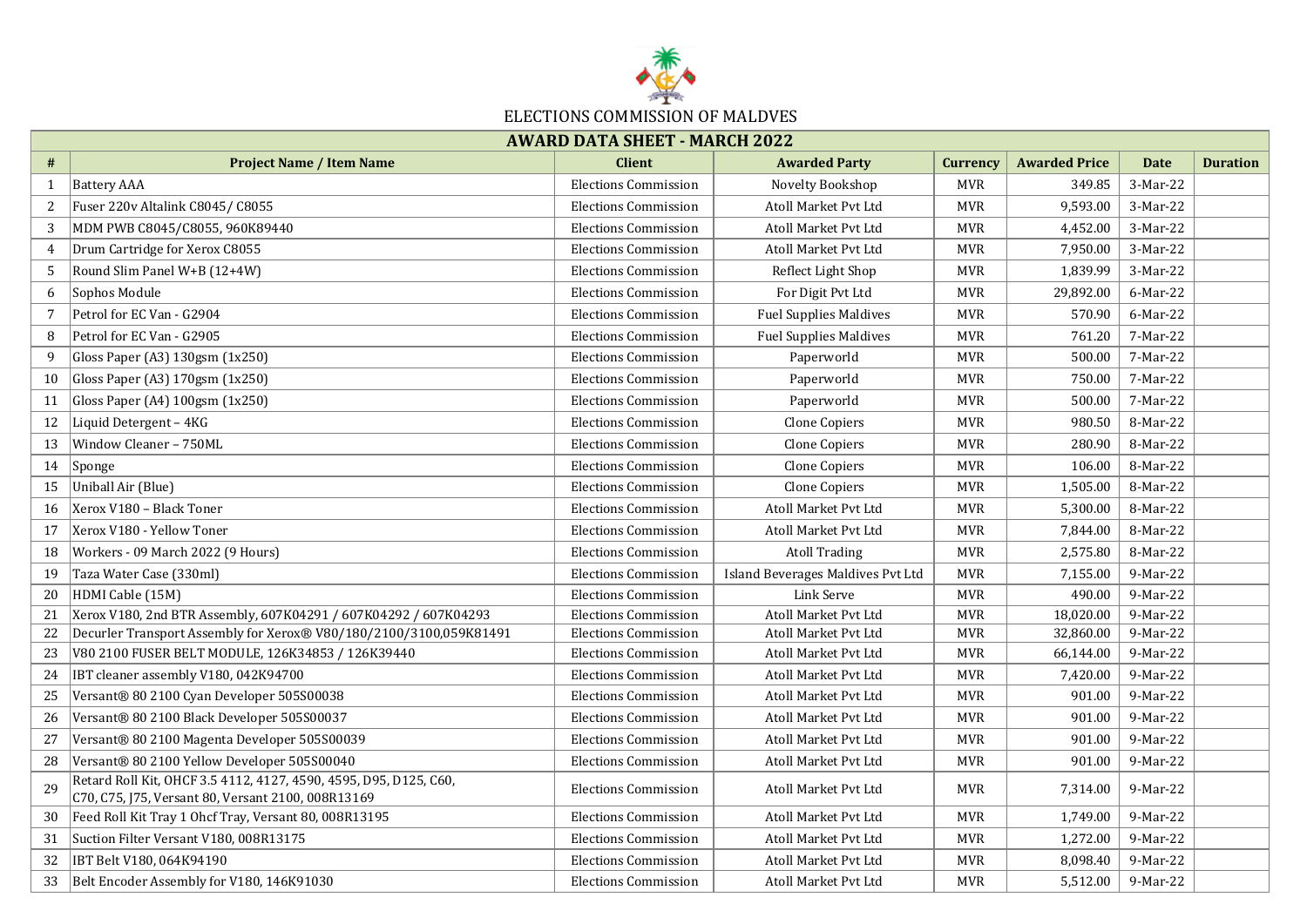| #  | <b>Project Name / Item Name</b>                                    | <b>Client</b>               | <b>Awarded Party</b>                | Currency   | <b>Awarded Price</b> | Date      | <b>Duration</b> |
|----|--------------------------------------------------------------------|-----------------------------|-------------------------------------|------------|----------------------|-----------|-----------------|
| 34 | Vacuum Transport Belt Kit V180, 604K87860                          | <b>Elections Commission</b> | Atoll Market Pvt Ltd                | <b>MVR</b> | 10,472.80            | 9-Mar-22  |                 |
| 35 | Fuser Pressure Stripper Finger Assembly V180, 019K15351            | <b>Elections Commission</b> | Atoll Market Pvt Ltd                | <b>MVR</b> | 5,522.60             | 9-Mar-22  |                 |
| 36 | V180 1st Bias Roll Assembly (Y, M, C, K), 059K80881 / 059K80882    | <b>Elections Commission</b> | Atoll Market Pvt Ltd                | MVR        | 9,328.00             | 9-Mar-22  |                 |
| 37 | V-TRA Assembly V180, 059K81360                                     | <b>Elections Commission</b> | Atoll Market Pvt Ltd                | <b>MVR</b> | 8,098.40             | 9-Mar-22  |                 |
| 38 | Stapler Head Assembly V180, 029K93200 / 029K93201                  | <b>Elections Commission</b> | Atoll Market Pvt Ltd                | <b>MVR</b> | 17,066.00            | 9-Mar-22  |                 |
| 39 | <b>Removing AC Units</b>                                           | <b>Elections Commission</b> | Wall Mark Pvt ltd                   | MVR        | 3,000.00             | 9-Mar-22  |                 |
| 40 | Waste Disposal - February                                          | <b>Elections Commission</b> | <b>WAMCO</b>                        | <b>MVR</b> | 9,800.00             | 9-Mar-22  |                 |
| 41 | Network Tester & Tracer                                            | <b>Elections Commission</b> | Link Serve                          | MVR        | 1,275.00             | 13-Mar-22 |                 |
| 42 | <b>Tool Bag</b>                                                    | <b>Elections Commission</b> | Link Serve                          | MVR        | 875.00               | 13-Mar-22 |                 |
| 43 | Wall Mounted Junction Box (86x86mm)                                | <b>Elections Commission</b> | Link Serve                          | <b>MVR</b> | 110.03               | 13-Mar-22 |                 |
| 44 | Essential Oil (100ml)                                              | <b>Elections Commission</b> | Procure Plus                        | MVR        | 1,272.00             | 14-Mar-22 |                 |
| 45 | Coast Milk (2500g)                                                 | <b>Elections Commission</b> | Procure Plus                        | MVR        | 2,597.00             | 14-Mar-22 |                 |
| 46 | Akbar Tea Bags Box (1 x 100)                                       | <b>Elections Commission</b> | Procure Plus                        | MVR        | 408.10               | 14-Mar-22 |                 |
| 47 | Joy Bleach (1 Ltr)                                                 | <b>Elections Commission</b> | Procure Plus                        | MVR        | 381.60               | 14-Mar-22 |                 |
| 48 | <b>Black Dustbin Bag (Big)</b>                                     | <b>Elections Commission</b> | Procure Plus                        | MVR        | 1,855.00             | 14-Mar-22 |                 |
| 49 | Ballot Paper Printing - LC By-Election (Lh. Kurendhoo - 184 x 123) | <b>Elections Commission</b> | Novelty Printers & Publishers       | <b>MVR</b> | 42,945.60            | 16-Mar-22 |                 |
| 50 | Ballot Paper Printing - WDC By-Election (F. Nilandhoo - 184 x 162) | <b>Elections Commission</b> | Novelty Printers & Publishers       | MVR        | 58,929.00            | 16-Mar-22 |                 |
| 51 | Ballot Paper Printing - WDC By-Election (Dh. Meedhoo - 184 x 149)  | <b>Elections Commission</b> | Novelty Printers & Publishers       | MVR        | 39,585.00            | 16-Mar-22 |                 |
| 52 | Tickets for F. Nilandhoo & Dh. Meedhoo Officials - By-Election     | <b>Elections Commission</b> | <b>Island Aviation Services Ltd</b> | MVR        | 15,984.00            | 16-Mar-22 |                 |
| 53 | Sea Transport Lh. Kurendhoo LC By-Election                         | <b>Elections Commission</b> | TES Maldives Pvt Ltd                | <b>MVR</b> | 34,980.00            | 16-Mar-22 |                 |
| 54 | Port Complex Rent - 3rd, 4th & 5th Floor (April to June)           | <b>Elections Commission</b> | <b>Maldives Ports Limited</b>       | MVR        | 722,250.00           | 16-Mar-22 |                 |
| 55 | Removing AC Units - Baa Jamaaludheen                               | <b>Elections Commission</b> | Wall Mark Pvt ltd                   | <b>MVR</b> | 7,800.00             | 20-Mar-22 |                 |
| 56 | Labour Workers Service - 18.03.22 (14:30 - 00:00)                  | <b>Elections Commission</b> | <b>AECO</b>                         | MVR        | 7,334.18             | 20-Mar-22 |                 |
| 57 | Labour Workers Service - 19.03.22 (08:00 - 00:00)                  | <b>Elections Commission</b> | <b>AECO</b>                         | <b>MVR</b> | 23,160.58            | 20-Mar-22 |                 |
| 58 | Labour Workers Service - 19.03.22 (21:00 - 00:00)                  | <b>Elections Commission</b> | <b>AECO</b>                         | <b>MVR</b> | 1,737.04             | 20-Mar-22 |                 |
| 59 | Labour Workers Service - 20.03.22 (00:00 - 06:00)                  | <b>Elections Commission</b> | <b>AECO</b>                         | <b>MVR</b> | 18,837.30            | 20-Mar-22 |                 |
| 60 | Labour Workers Service - 20.03.22 (08:00 - 17:00)                  | <b>Elections Commission</b> | <b>AECO</b>                         | <b>MVR</b> | 13,027.82            | 20-Mar-22 |                 |
| 61 | Small Pickup - 18.03.2022 (14:00 - 00:00)                          | <b>Elections Commission</b> | Taviyani Pvt Ltd                    | <b>MVR</b> | 1,590.00             | 20-Mar-22 |                 |
| 62 | Big Pickup - 18.03.2022 (14:00 - 00:00)                            | <b>Elections Commission</b> | Taviyani Pvt Ltd                    | MVR        | 3,180.00             | 20-Mar-22 |                 |
| 63 | Big Pickup - 19.03.2022 (00:00 - 01:00)                            | <b>Elections Commission</b> | Taviyani Pvt Ltd                    | <b>MVR</b> | 508.80               | 20-Mar-22 |                 |
| 64 | Big Pickup - 19.03.2022 (09:00 - 12:00)                            | <b>Elections Commission</b> | Taviyani Pvt Ltd                    | <b>MVR</b> | 954.00               | 20-Mar-22 |                 |
| 65 | Big Pickup - 19.03.2022 (10:30 - 00:00)                            | <b>Elections Commission</b> | Taviyani Pvt Ltd                    | <b>MVR</b> | 8,586.00             | 20-Mar-22 |                 |
| 66 | Big Pickup - 20.03.2022 (00:00 - 06:00)                            | <b>Elections Commission</b> | Taviyani Pvt Ltd                    | MVR        | 6,105.60             | 20-Mar-22 |                 |
| 67 | Big Pickup - 20.03.2022 (06:00 - 16:00)                            | <b>Elections Commission</b> | Taviyani Pvt Ltd                    | MVR        | 6,360.00             | 20-Mar-22 |                 |
| 68 | Big Pickup - 20.03.2022 (09:30 - 16:00)                            | <b>Elections Commission</b> | Taviyani Pvt Ltd                    | MVR        | 2,067.00             | 20-Mar-22 |                 |
| 69 | Evening Tea - 18.03.2022                                           | <b>Elections Commission</b> | The Pickles Restaurant              | MVR        | 675.00               | 20-Mar-22 |                 |
| 70 | Dinner - 18.03.2022                                                | <b>Elections Commission</b> | The Pickles Restaurant              | MVR        | 975.00               | 20-Mar-22 |                 |
| 71 | Midnight Tea - 19.03.2022                                          | <b>Elections Commission</b> | The Pickles Restaurant              | <b>MVR</b> | 550.00               | 20-Mar-22 |                 |
| 72 | Lunch - 19.03.2022                                                 | <b>Elections Commission</b> | The Pickles Restaurant              | MVR        | 780.00               | 20-Mar-22 |                 |